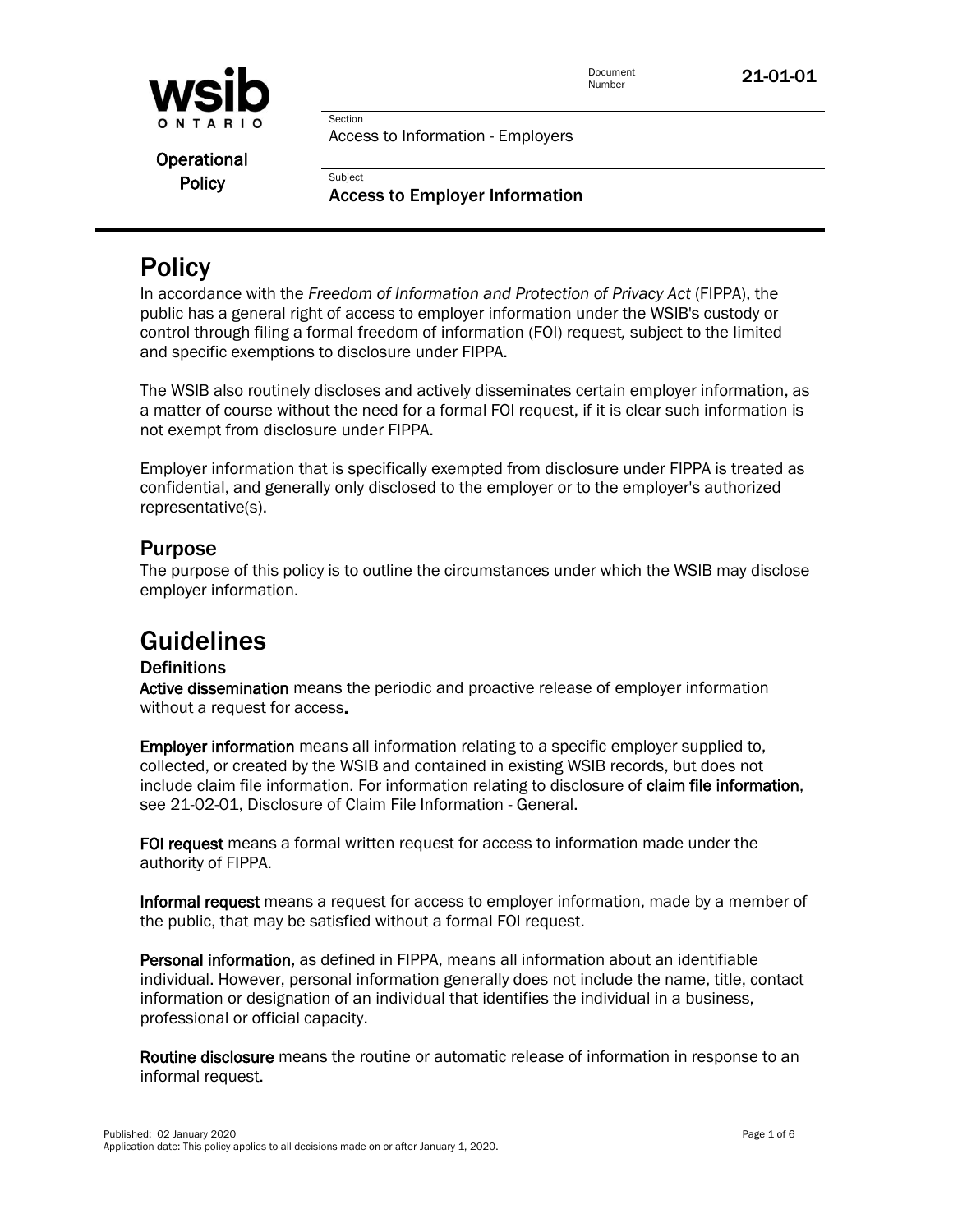

Section

Subject

#### Operational **Policy**

### Access to Employer Information

### Limits to access

The WSIB considers employer information that is specifically exempted from disclosure under FIPPA as confidential, and will generally not disclose such information to someone other than the employer or the employer's authorized representative(s).

In accordance with FIPPA, employer information will generally be exempt from disclosure and treated as confidential:

- where disclosure may reveal personal information about the owner or the workers of the employer, or
- where the information is a trade secret or scientific, technical, commercial, financial or labour relations information that has been supplied in confidence, implicitly or explicitly, to the WSIB, and
- disclosure could prejudice significantly the employer's competitive position or cause one of the other harms listed in section 17 of FIPPA.

#### Confidential employer information

Employer information which is generally treated as confidential by the WSIB includes, but is not limited to:

- payroll
- account balances
- optional insurance amounts
- the amount of unpaid premiums
- accident cost statements
- details on Schedule 2 invoices, and covered by advance notices, and
- account number and firm number (at the discretion of the WSIB, e.g. Clearance Certificates).

#### Non-confidential employer information

Employer information that is generally available to the public includes, but is not limited to:

- whether a particular employer is registered
- the employer's class or predominant class
- whether the employer is in Schedule 1 or 2
- the name and contact information of a registered employer
- confirmation that an individual has optional insurance (excluding the amount of coverage or the length of coverage)
- confirmation an individual's or an employer's account is in good standing, but not any details about outstanding amounts
- the employer's aggregated accident statistics (for example, injury rates and characteristics) where the data set consists of a sufficient number of claims to ensure the probability of re-identification of individual workers is low

Published: 02 January 2020 Page 2 of 6 Application date: This policy applies to all decisions made on or after January 1, 2020.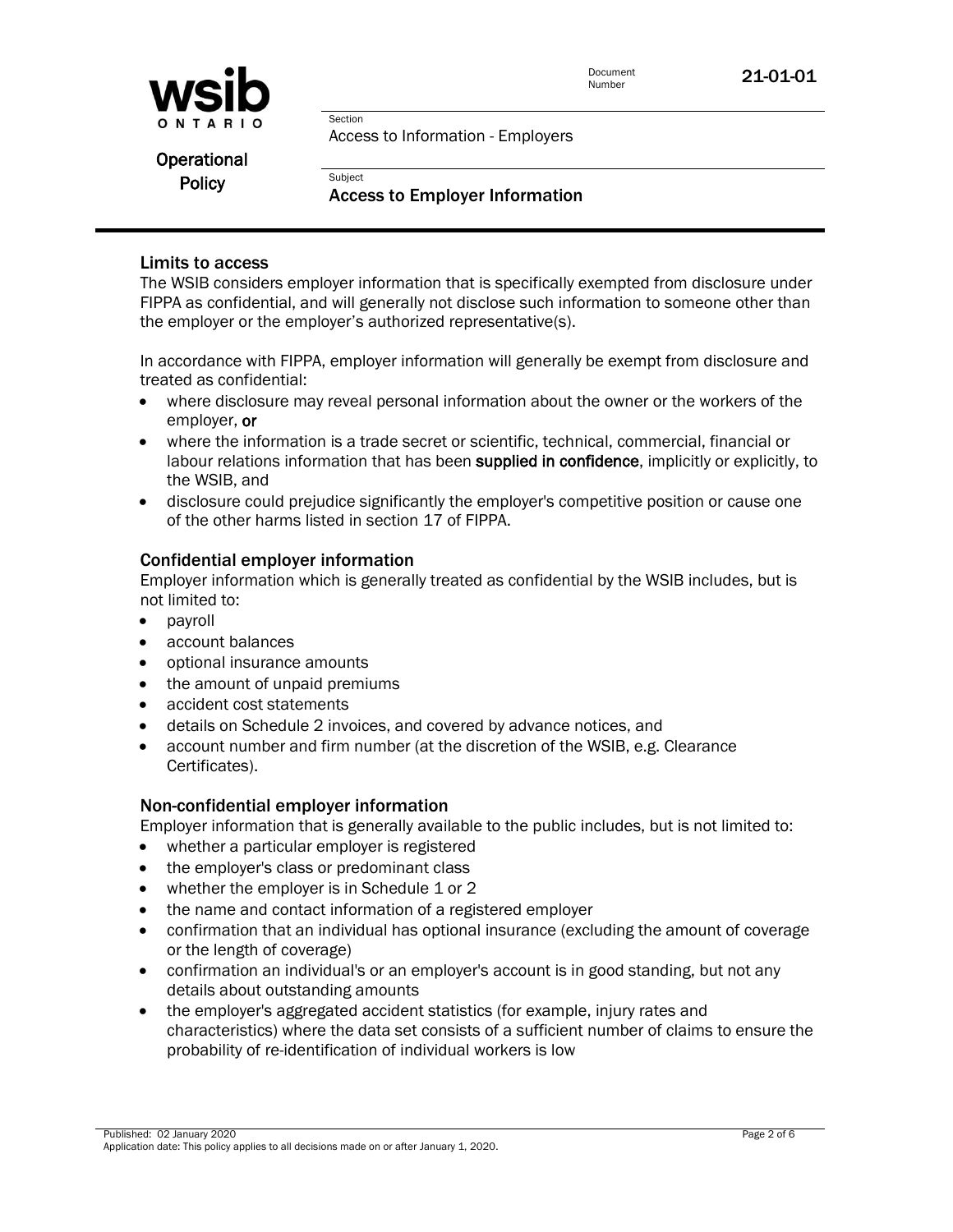



Operational **Policy** 

Access to Employer Information

- the employer's aggregated benefit costs and types where the data set consists of a sufficient number of claims to ensure the probability of re-identification of individual workers is low, and
- the employer's experience rating information (see Requests concerning experience rating and retroactive adjustments section below).

### Access to confidential employer information

Section

**Subject** 

The WSIB generally does not disclose confidential employer information to any person who fails to satisfy the WSIB that they are the employer, or an authorized representative of the employer. An employer (i.e. an authorized officer of the company) or an authorized representative (i.e. a third-party consultant) acting on behalf of the employer may request that the WSIB provide them with such information.

An employer may authorize a representative to act on behalf of the employer and get access to information about the employer's account. However, such representatives must be identified to the WSIB through proper authorization. A representative who is not currently authorized must file a written authorization with the WSIB before any information is released. For more information, see 21-01-02, Authorization of Employer Representatives Regarding Employer Information.

#### Associated and transfer of experience employers

Associated and transfer of experience employers may be provided with the following confidential information that allows them to understand the combined premium rate(s) assigned to them

- payroll information
- specific claims cost information
- information related to account number and firm number, at the discretion of the WSIB (e.g. Clearance Certificates).

Associated and transfer of experience employers may request additional confidential employer information. Access to additional confidential employer information will be granted on a case-by-case basis at the sole discretion of the WSIB.

Disclosure of confidential information to associated and transfer of experience employers is subject to the Limits to access section above.

#### Verification of representative

In all cases, the WSIB reserves the right to verify the information directly with the employer, including:

- the authenticity of the request
- the authorization of the representative, and
- the signing authority of the individual who signed the authorization.

Published: 02 January 2020 Page 3 of 6 Application date: This policy applies to all decisions made on or after January 1, 2020.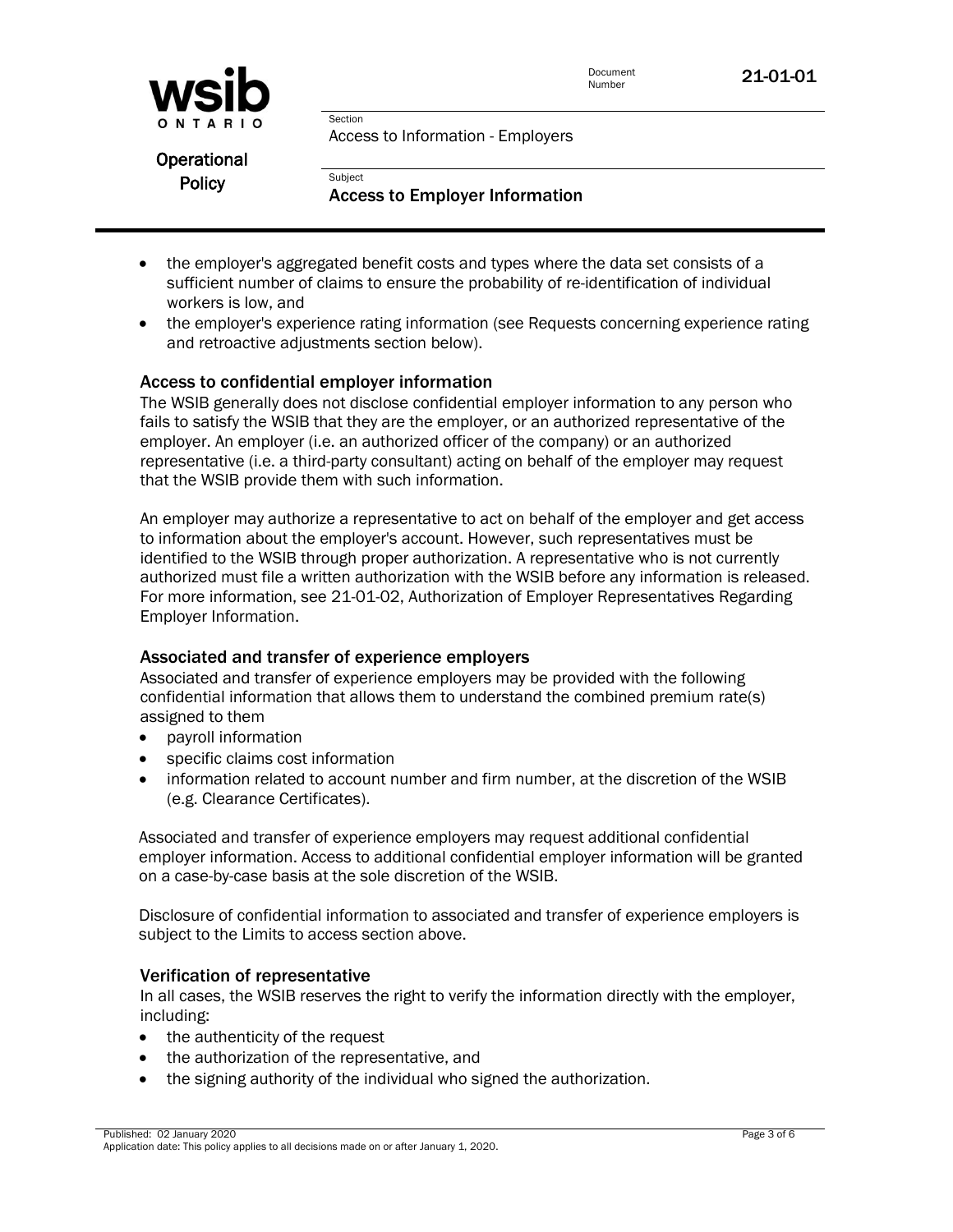

Operational **Policy** 

Access to Employer Information

### Written requests

A written request generally must be submitted to obtain confidential employer information in written format. Written requests must include proper authorization if the employer representative is the requestor. Requests must include the following information:

• the correct employer name and account number

Section

**Subject** 

- the requestor's name
- the specific information requested, and
- contact information, i.e. where the information should be sent, and who to contact if there are any questions, etc.

For further information, see Written Requests in 21-01-02, Authorization of Employer Representatives Regarding Employer Information.

#### Disclosure of employer information under exceptional circumstances

Receivers appointed by the courts, trustees, and executors who have taken over management of an employer undergoing bankruptcy, or for a deceased employer, are entitled to the same employer information as the employer. They alone can authorize the release of confidential employer information. Satisfactory proof of status as a receiver, trustee or executor must be provided to the WSIB.

The WSIB may provide government agencies and the police with certain confidential employer information without the employer's, person's, or agency's authorization. All requests from government agencies and law enforcement agencies must be made in writing to the WSIB's Privacy Office or, in the case of fraud investigations, to the WSIB's Regulatory Services.

#### Access to non-confidential employer information (routine disclosure)

The WSIB may, from time-to-time, receive informal requests for access to non-confidential employer information.

Routine disclosure in these cases will generally be allowed where the information request is of a type that is regularly received by the WSIB and the WSIB is satisfied that a page-by-page review of the exemptions under FIPPA is not necessary.

Any area of the WSIB that receives an informal request for non-confidential employer information will advise the requester:

- whether the information and/or record is available as routine disclosure, or
- whether it will be necessary to submit a formal FOI request to the WSIB, due to exemptions under FIPPA which may be applicable.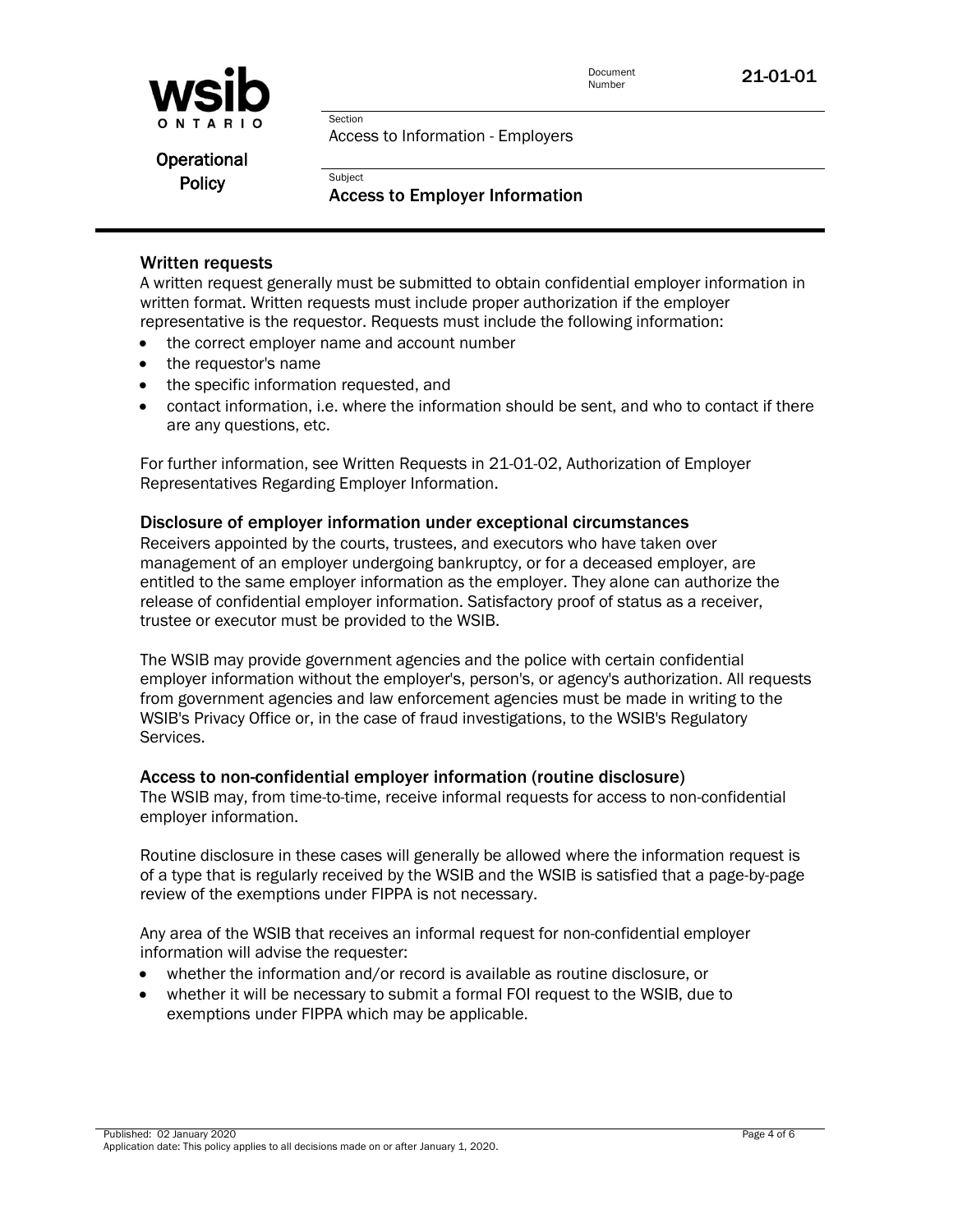



Operational **Policy** 

Access to Employer Information

Informal requests may be submitted verbally or in writing to the WSIB. The WSIB may require that an informal request be submitted in writing where the verbal request is unclear, or where the requester wishes to receive the information in written format.

There may be a charge for suppling non-confidential employer information that is not readily available.

#### Active dissemination

The WSIB may disclose non-confidential employer information through the process of active dissemination. Methods of active dissemination include, but are not limited to, posting on the WSIB's website.

#### Requests concerning retroactive adjustments

Section

**Subject** 

The amount of information disclosed concerning a retroactive adjustment is limited to the years currently eligible for adjustment, see [14-02-06,](http://www.wsib.on.ca/WSIBPortal/faces/WSIBManualPage?cGUID=13-02-07&rDef=WSIB_RD_OPM&fGUID=835502100635000488) Employer Premium Adjustments. Information for additional years may be disclosed at the discretion of the WSIB, based on the merits of each request.

#### Accuracy of information

When a request is made for any employer information, the accuracy of the information provided by the WSIB will be based on the information requested being correctly described in sufficient detail and the timeliness of the request. The information provided by the WSIB reflects the circumstances as they exist at the time that the WSIB provides the information.

#### FOI process

Any member of the public can make a formal FOI request for employer information to the Privacy Office. FOI requests are assessed on a case-by-case basis to determine whether any of the exemptions in FIPPA apply to the information requested.

If employer information is requested under FIPPA and the WSIB believes that an exemption may apply to some or all of the information, the employer will be notified of the FOI request and given an opportunity to make submissions.

## Application date

This policy applies to all decisions made on or after January 1, 2020.

## Document history

This document replaces 21-01-01 dated October 10, 2017.

This document was previously published as: 21-01-01 dated January 2, 2013

Published: 02 January 2020 Page 5 of 6 Application date: This policy applies to all decisions made on or after January 1, 2020.